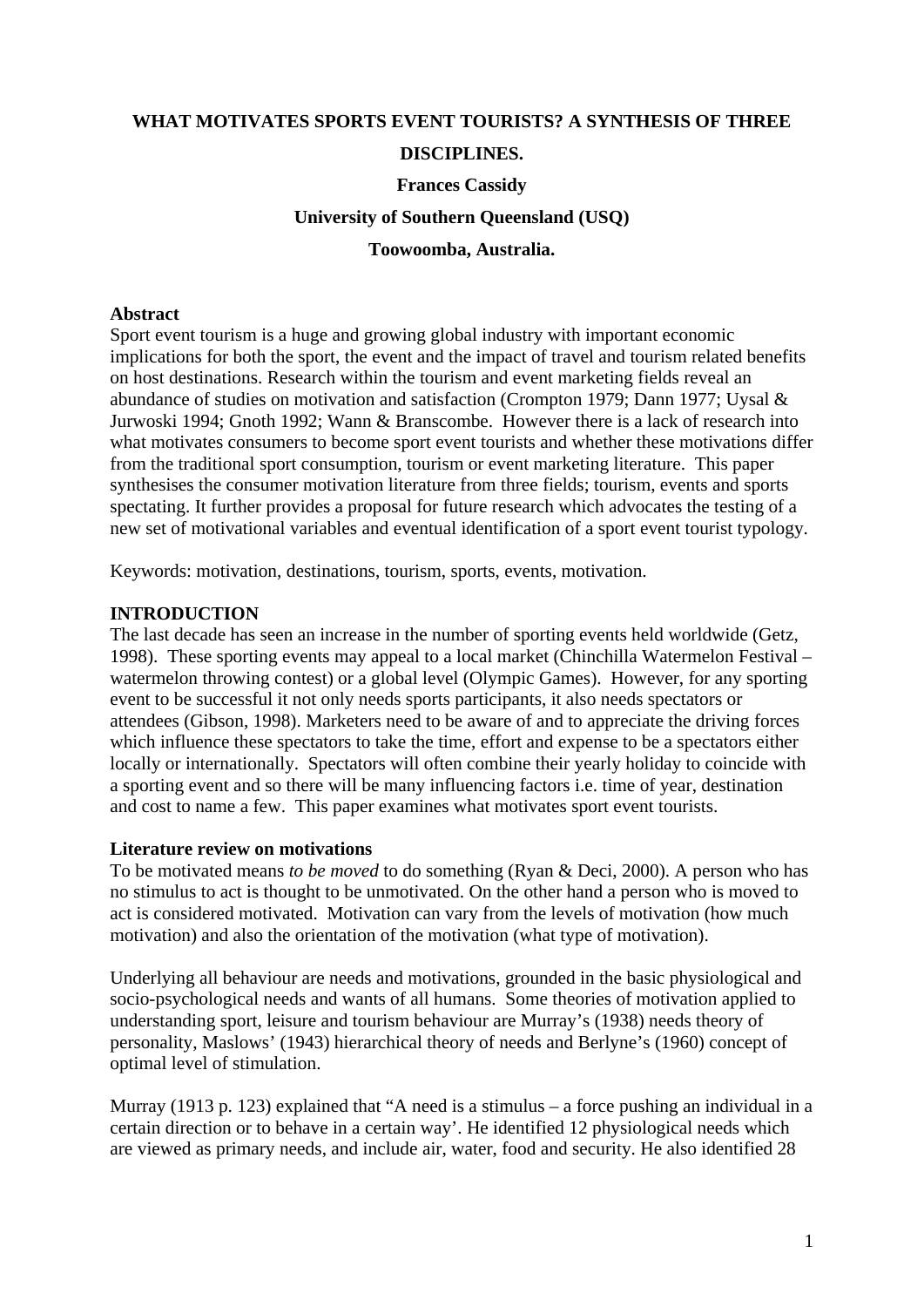psychological needs which are considered secondary needs and are connected to mental or emotional satisfaction.

The hierarchical theory of needs by Maslow (1943) is a well known theory on motivation and like Murray (1913) suggested that peoples behaviour is driven by both physiological and socio-psychological needs. However, Maslow had a more structured hierarchical order to the needs of activation and satisfaction. He believed that the lower-order needs (psychological needs followed by safety needs) had to be satisfied before an individual could work on the higher-order needs of love, belongingness and self-esteem. At the top of the hierarchy of needs is self-actualisation which is an opportunity for individuals to 'become everything that one is capable of becoming' (Maslow, 1943 p. 382).

Research using Murray's or Maslow's theories into sport, tourism and leisure have found that the relationship between needs and activity choice is quite complex (e.g. Driver & Knopf, 1977; Tinsley et al., 1977; Allen, 1982; Iso-Ahola & Allen, 1982; Pearce, 1982; Beard & Bagheb, 1983; Pearce & Caltabiano, 1983; Mills, 1985). Research undertaken by both Murray and Maslow has lead to the belief that behaviour is multidimensional and that the same activity may be motivated by a variety of needs at different times for the one individual or that one activity may have different meanings to another person at the same time (Crandell, 1980). No matter how complex the relationships may be the motivation theory still gives an insight into why people choose to take part in certain activities i.e. being a sports event tourist.

On the other hand Berlyne (1960) postulated that there are those individuals who prefer a very stimulating situation/s and who seek out those activities that match their threshold for stimulation. This could be reflected in the need to attend a high octane car race as a spectator. There are also others who avoid situations which they feel are above their optimal level of arousal. Islo-Ahola (1982) suggests that the optimal level of stimulation is a balance between the need for stability and the need for variety. He notes that sport and tourism behaviour are motivated by two forces; seeking and escaping. The escape motive would be predominant in tourism behaviour because of travel away from the everyday environment. Because the consumer chooses to take part in tourism and sport, they can select activities that match their optimal levels of stimulation need i.e. being a sport event tourist.

Further research notes that motivation can be referred to as biological/psychological needs and wants, including forces that arouse, direct and integrate a person's behaviour and activity (Dann, 1981; Pearce, 1982; Uysal & Jurowski, 1993). Various disciplines have been used to explain the phenomena and characteristics related to motivation. However, the characteristics are very complex as they relate to human beings and human nature which in itself is complex (Chon,1989). Whilst in the disciplines of sociology and psychology, motivation is often directed towards cognitive and emotional motives (Ajzen & Fishbein, 1977) or internal and external motives (Gnoth, 1997). Internal motives are associated with feelings, instincts and drives whereas external motives involve mental representations such as beliefs or knowledge. MacCannell (1977) notes that from an anthropoligcal viewpoint, tourists are motivated to escape the routine of daily life and seek authentic experiences. Whereas, from a sociopsychological point of view, motivation is classified as seeking and avoidance (Iso-Ahola, 1982). It therefore appears that motivations can be linked to various disciplines and can be represented in various ways depending on the sport event tourist.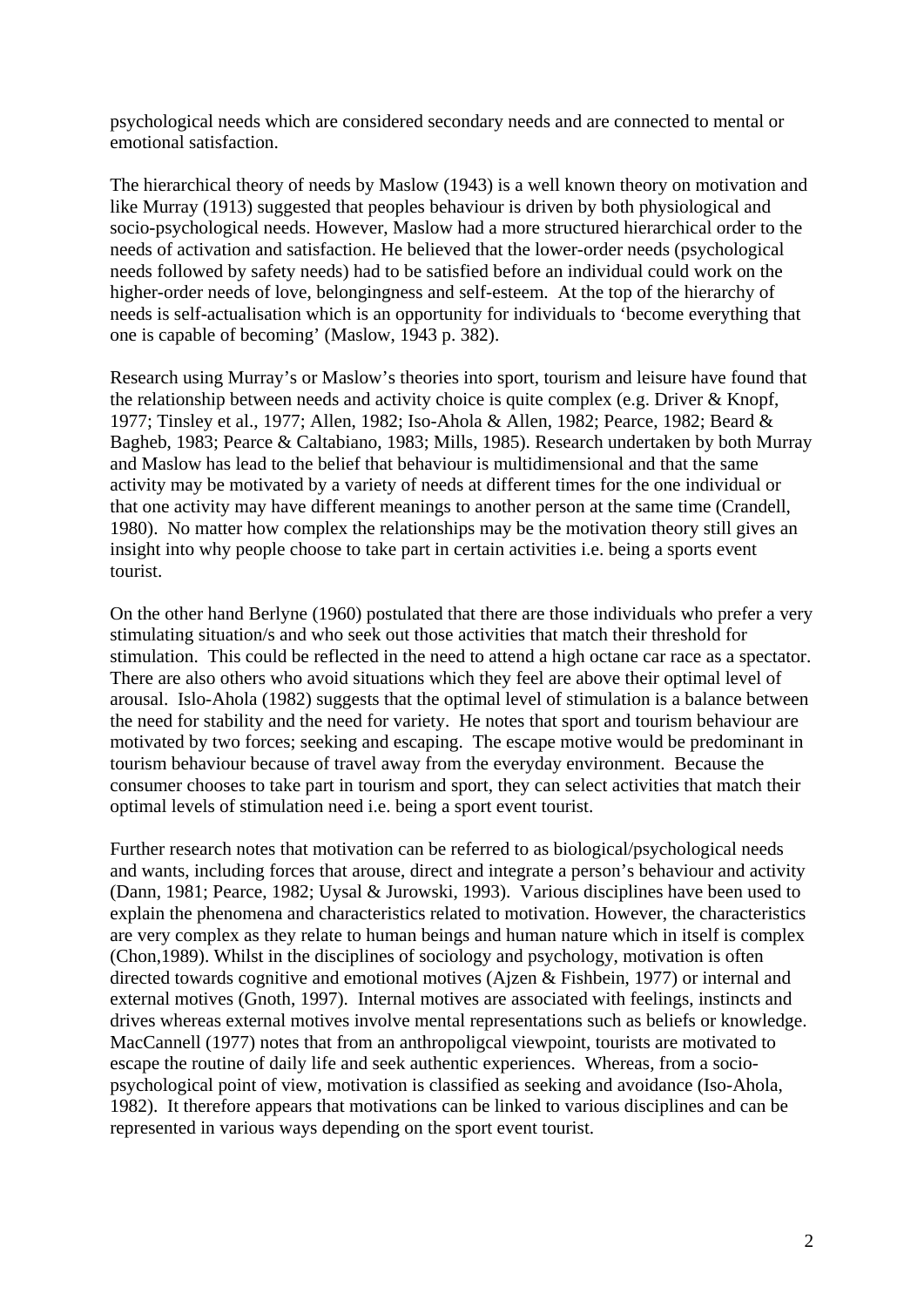A different theory for motivation proposed by Deci & Ryan (1985) is The Self-Determination Theory (SDT) which differentiates between the various types of motivation which are based on different reasons or goals that are followed by an action. Much research (Deci & Flaste, 1996; Sansone & Harackiewicz, 2000; Iwasaki & Mannell, 1999; Hennessy, 2003) has also been undertaken on intrinsic and extrinsic motivation. Intrinsic motivation refers to doing something because it is naturally interesting or enjoyable, while extrinsic motivation refers to doing something because it leads to an independent outcome. The sport event tourist may fall into either of these groups depending on their goals and motivation.

Motivation has often been considered the primary cause of people's thoughts, feelings and actions and refers to an activated state within a person which consists of drive urges, wishes and desires which lead to goal-orientated behaviour (Mowen & Minor,, 1998). Motivating factors in tourism can be divided into two groups. Firstly, those which motivate a person to take a holiday and secondly those which motivate a person to take a particular holiday to a specific destination at a particular time (Swarbrooke & Honer, 1999). Sports tourist would pertain to the second group of tourists as they are travelling to a particular destination to watch a particular sporting event at a certain time.

Beard and Ragheb (1983) developed a model called the Leisure Motivation Scale (LMS) which tried to divide the motivators into four types based on the work of Maslow (1943). The scale is divided into four sections. The first being the intellectual component which examines the extent to which individuals are motivated to participate in leisure activities which involve mental activities i.e. learning, exploring, discovery, thought or imagery. The second component is the social component and it explores the extent to which individuals engage in leisure pursuits for social reasons. This includes the two basic needs of friendship and interpersonal activities. The third component is the competence-mastery section which examines the extent to which individuals participate in leisure activities in order to master, challenge or compete. The final component is the stimulus avoidance area which assess the desire to escape and get away from life's over stimulating situations. They seek solitude and calm conditions to rest and unwind.

Whilst areas of the Leisure Motivation Scale are applicable to the tourism sector it should be noted that every tourist is different and so are the factors which they are motivated by. Swarbrooke & Horner (1999) suggest that there are six main motivating factors which influence the potential traveller. They are; personality, lifestyle, past experience, past life, perceptions and image. It is not likely that a potential traveller will be motivated by just one factor rather they are more likely to be influenced by a number of factors at any one time.

While there are theoretical frameworks regarding independent motivational factors for sport consumption, the research is fragmented and in some cases inconclusive . Hence there is really little consensus on the boundaries of such theories.

As social creatures, people have the desire to be with others and this is known as the affiliation motivation. Affiliation refers to developing and maintaining relations with others (Handy 1993). Often spectators' association with sport is motivated by a desire to confirm their sense of identity. Donnelly and Young (1988) through their analysis of mountain climbers and rugby players, detail a complicated process of identifying construction and subculture affiliations. Researchers have noted that spectators can bring together people who otherwise would have little in common (Kutcher, 1983; Melnick, 1983) and it can also instil a feeling of national pride of a sense of community (Klein, 1984; Klein, 1991). Being with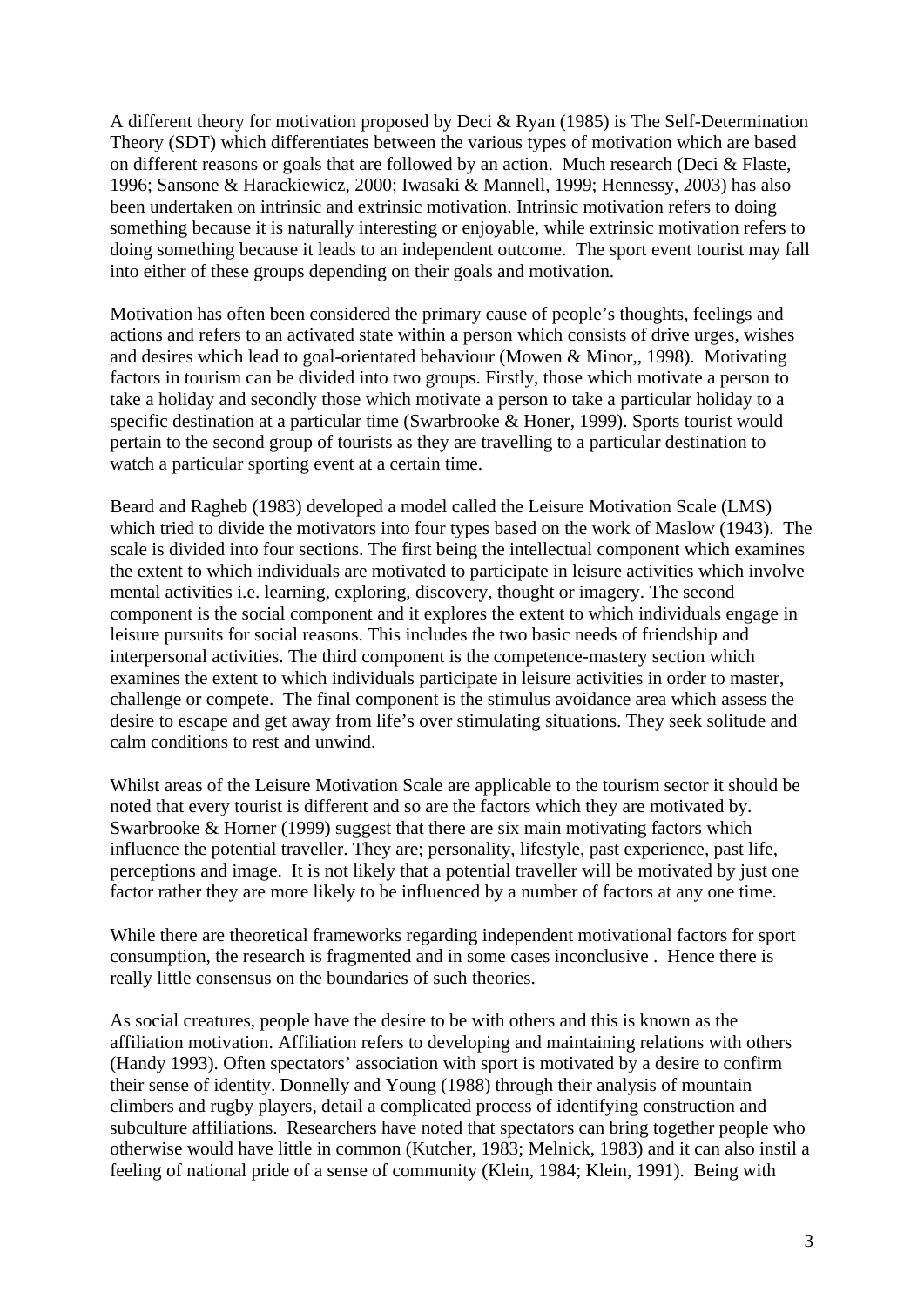others who enjoy the same activities is defined as social facilitation (McDonald, Milne, Hong, 2002). Spectators and participants alike are motivated by the opportunity of spending time with family and friends. Studies by Jamber (1999) and Weiss and Duncan (1992) show that peer and family relations in a sport situation could motivate participant performance.

#### **Motivation of sport attendees**

Sports spectators are estimated to be worth millions of dollars to the global economy which would suggest that they are a very valuable 'niche' market segment which should be studied and understood. There appears to be little agreement in the literature as to which factors (or combinations) explain or predict the motives of sport spectators. Theories have been put forward by various researchers (Duncan, 1983; Thomas, 1986: Smith, 1988; Sloan, 1985;; Wann, 1995; Trail, Anderson & Fink, 2000), however there is little empirical evidence available on any of the theories proposed by the above researchers.

This increase in sport tourism in recent years has been aided by advances in information technology (IT), transportation and in the promotion of good health. Spectators have the ability to get onto the Web and view first hand the conditions for a snowboard competition and also to obtain competitive airfares to the destination. With improved transportation and reliable services the spectators are able to travel easily and very affordably. However, there is the need to find out what motivates people to become spectators and what motivates them to travel to attend these events.

Motivational theories have also been developed by Sloan (1985) and they are categorized as follows: salubrious effects theories, stress and stimulation seeking theories, catharsis and aggression theories, entertainment theories, and achievement-seeking theories. Sloan (1985) found that the *salubrious effects* theory suggests that involvement in sport is motivated by pleasure and increased physical and mental well-being whereas *stress and stimulation seeking theories* propose that when risk levels, stress and arousal fall below desired levels, organisms will seek opportunities to increase arousal intensity. Sloan (1985) further suggests that the *catharsis and aggression* theories indicate that participation in, or being a spectator or, acts of aggression will either result in a reduction of aggression levels, or alternatively, increase the aggression levels. The entertainment theories are linked to the attraction to sport based on the aesthetic and moral representations derived from the meaning of the sports event. Finally, achievement-seeking theories suggest that individuals fulfil their need for achievement through athletic competition.

Whilst there are theoretical formulations regarding independent motivational factors for sport consumption, the research is fragmented and in some cases inconclusive. Hence there is really little consensus on the boundaries of such theories. Sloan's (1985) review of sport motivation literature suggests motivational factors which are traditionally used to explain sport participation could be applied to sport spectatorship.

## **Motivations to attend events**

There are many types of events. For example, special events, mega events, hallmark events and major events. McDonnell et al.(1999) considers a special event to usually be one-off or infrequent by nature. The special event could then be considered as a mega or hall mark event. Getz (1997 p. 6) defines a mega event as:

*Their volume should exceed 1 million visits, their capital costs should be at least \$500 million, and their reputation should be of a 'must see' event. Mega events, by way of their size*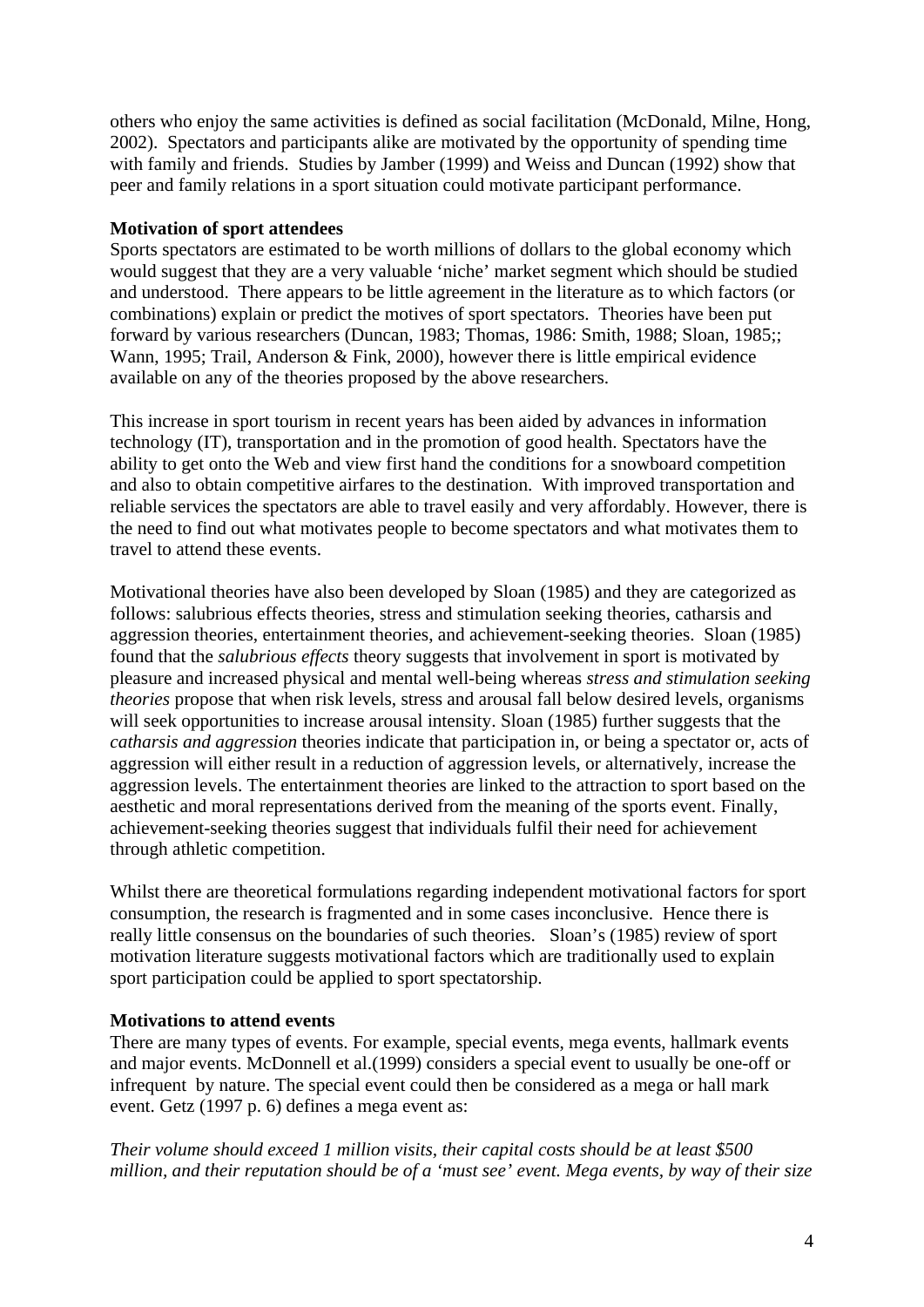*or significance, are those that yield extraordinarily high levels of tourism, media coverage, prestige or economic impact for the host community or destination.* 

The definitions of various types of events all have one thing in common and that is, that they are a reason to celebrate, to bring various groups or individuals together to experience what the event has to offer. The event may last over several weeks or just a day. It may be a one time or recurring event and it may be a public or private sector event. Whichever type of event it is, there is the need to motivate people to take action to attend. Getz (1997) takes the general approach that people attend events to satisfy various personal needs.

Now that the definitions have been explained it is time to review some of the motivations which draw people to these events. There are several groups of motives proposed by McDonnell et al. (1999). The four main groups proposed by McDonnell et al. (1999) are social motives, organisational motives, physiological motives and personal motives.

Social motives may include the opportunity to experience social interaction with others or of being part of the community spirit which takes place during an event. The event attendee may feel so moved by their social motives that they want to partake of good deeds and may become a volunteer at the event.

The second groups of motives are organisational motives. These generally include the need for status or recognition that they have been part of the event. For example, there is status and/or prestige connected with attending an event such as the Olympic Games. Organisational motives also include sponsorship or community support. Organisations want to appear to be supporting the community through their commitment to the event.

Physiological motives are the third group. These include the need for relaxation and or exercise depending on the type of event. The attendee of the event expects to eat, drink and to be entertained as part of the event process.

The final group is the personal motives. These motives can be different for each attendee. Some of the personal motives could include the need to seek new experiences from the everyday. It could be to fulfil an ambition to achieve something which the attendee has always wanted to do i.e. attend the Passion Play in Oberammergau, Germany.

It should be noted that attending an event may be the result of many motives, not just one motive from one group but several from various groups. These are issues which sport event marketers or promoters should be very aware of.

#### **Motivations of a tourist**

A review of the literature on motivation shows that people travel because they are 'pushed' into making a travel decision by internal, psychological forces, and 'pulled' by the external forces of the destination attributes (Crompton, 1979; Dann, 1977; Uysal & Jurowski, 1993). Tourists obviously have their own internal and external reasons for travelling (McGee, Loker-Murphy & Uysal, 1996). However, theses reasons could have positive or negative impacts on travel satisfaction. Travel satisfaction as been used as a tool to assess the outcome of the travel experience (Bramwell, 1998; Ross & Iso-Ahola, 1991). In tourism this concept of motivation can be divided into two groups which indicate that people travel because they are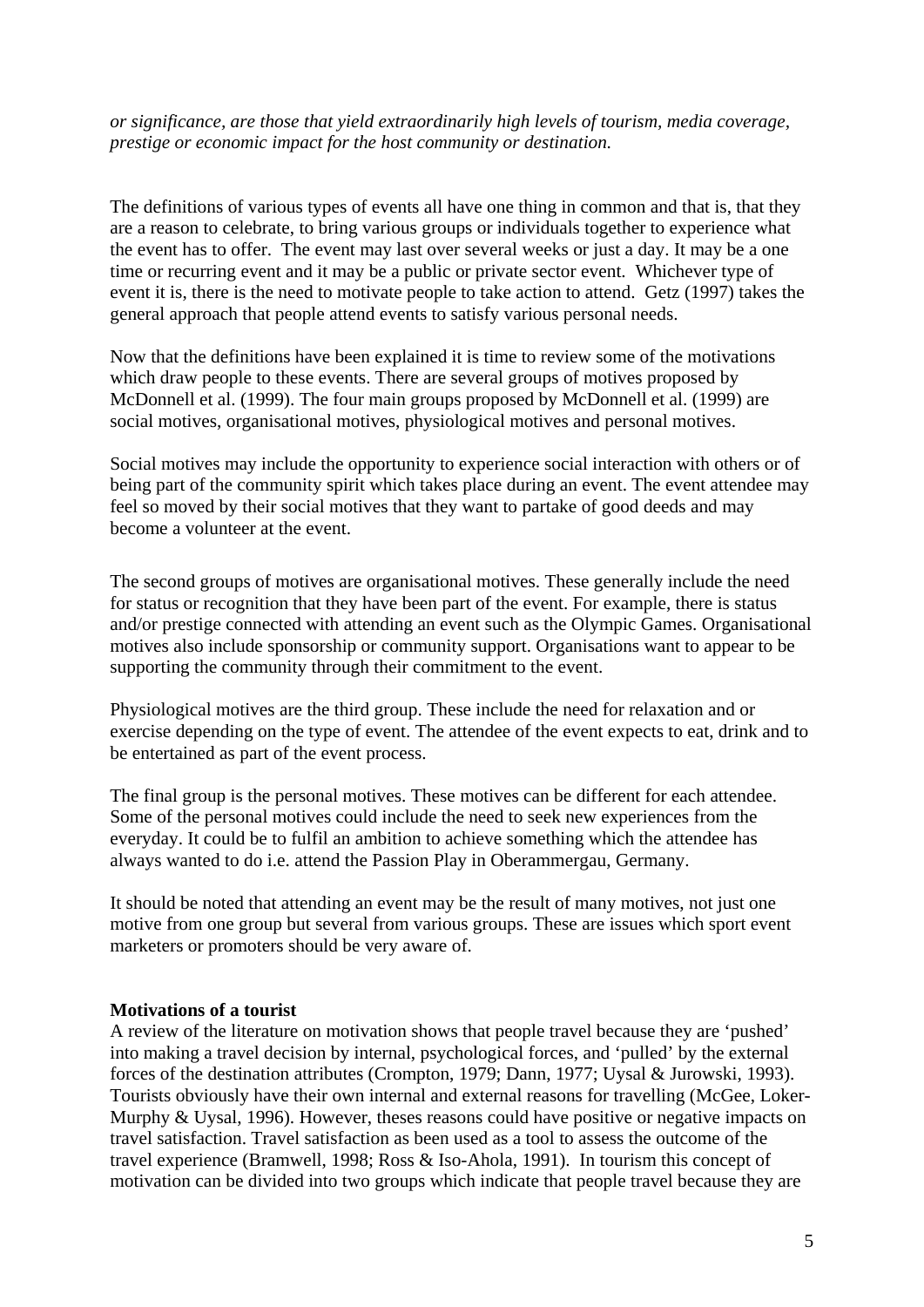either pushed or pulled to do so by forces or factors (Dann, 1977; Dann, 1981). These factors show how tourists are pushed by motivation variables into making travel decisions and then how they are pulled or attracted by a destination attributes (Uysal & Jurowski, 1993). So the push motivations are related to the tourists' desire, while the pull factors or motivations are aliened with the attributes of the destination choice (Cha, McCleary & Uysal, 1995; Crompton, 1979; Dann, 1981; Oh, Uysal & Weaver, 1995). Put simply the push motivations are related to internal or emotional factors whilst pull motivations are connected to the external, cognitive or situational factors. Crompton (1979) found that push motivations could be grouped into the following areas; to escape, rest and relaxation, prestige, health and fitness, adventure and social interaction, family togetherness and excitement. Tourists may travel to escape the dreariness of their every day lives and to find authentic experiences. The pull motivations are attributed to the destinations overall attractiveness. For example, beaches, cultural attractions, natural scenery shopping and so forth. However these push and pull factors may work together and the destination attributes may stimulate and reinforce inherent push factors (McGee et al., 1996). Several research studies have been undertaken using these perspectives (Iso-Ahola, 1982; Pyo, Mihalik & Uysal, 1989; Yuan & McDonald; 1990).

Further research by Iso-Ahola (1982) suggested that one perceived a leisure activity as having the potential to produce satisfaction for two reasons. The first reason being that the leisure activity may provide intrinsic rewards (such as mastery and competence) and secondly to escape from routine life. In 1987 Kippendorf conducted similar research and found that tourists are motivated by 'going away from rather than going toward something' and that tourist motivation is generally self-oriented.

It can therefore be seen that there are some similarities in motivational theory from various disciplines which will impact on the sport event tourist.

#### **Conclusion**

This paper has discussed an overview on motivational theory and related it to sport attendees, event attendees and tourists and has found that whilst there are many theories for each independent group they have not specifically been linked to sports event tourists as a total consumer group, The next step in this research is to undertake specific motivational research on this specific consumer group and build a typology which will provide marketers with upto-date consumer information on this ever increasing market sector.

#### **References**

- Allen, L. (1982). The relationship between Murray's Personality Needs and leisure interests. *Journal of Leisure Research, 14*, 63-76.
- Ajzen, I., & Fishbein, M. (1977). Attitude-behavior relations: a theoretical analysis and review of empirical research. *Psychological Bulletin, 84*, 888-918.
- Beard, J., & Ragheb, M. (1983). Measuring leisure motivation. *Journal of Leisure Research, 15*, 219-228.
- Berlyne, D. (1960). *Conflict, arousal and curiosity*. New York: McGraw-Hill.
- Bramwell, B. (1998). User satisfaction and product development in urban tourism. *Tourism Management, 19*(1), 35-47.
- Cha, S., McCleary, K., & Uysal, M. (1995). Travel motivation of Japanese overseas travelers: a factor-cluster segmentation approach. *Journal of Travel Research, 31*(1), 33-39.
- Chon, K. (1989). Understanding recreational travelers' motivations, attitude and satisfaction. *The Tourist Review, 44*(1), 3-7.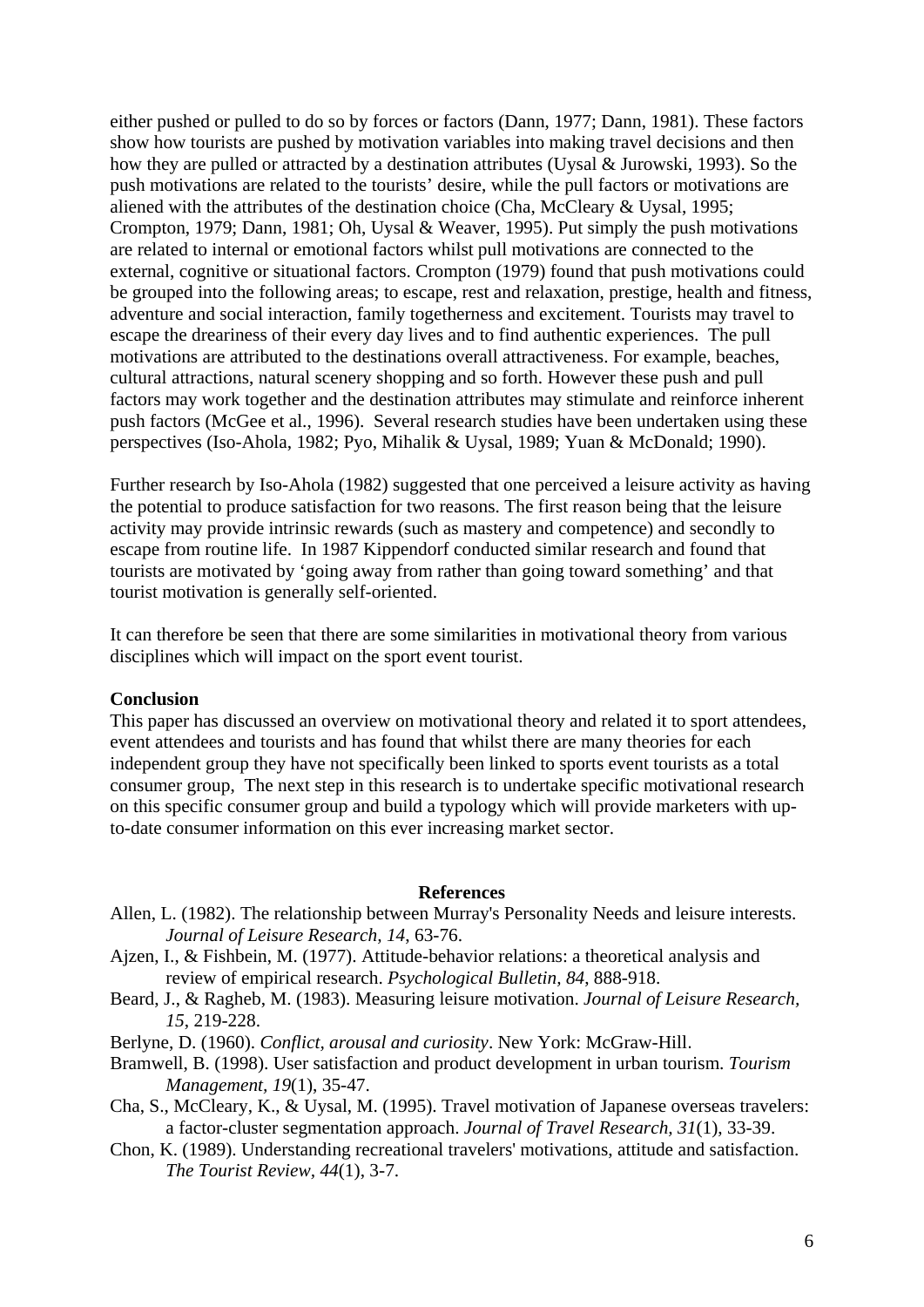- Crandell, L. (1987). The Social Impact ofTourism on Developing Regions and its Management. In J. R. B. Ritchie & C. R. Goeldner (Eds.), *Travel Tourism and Hospitality Research* (pp. 373-383). New York: Wiley.
- Crompton, J. (1979). Motivations for pleasure vacation. *Annals of Tourism Research, 6*, 408- 424.
- Dann, G. (1977). Anomie, Ego-enhancement and Tourism. *Annals of Tourism Research, 4*, 184-194.
- Dann, G. M. (1981). Tourism motivations; an appraisal. *Annals of Tourism Research, 8*(2), 189-219.
- Deci, E. L., & Ryan, R. (1985). *Intrinsic Motivation and Self-Determination in Human Behavior*. New York: Plenum.
- Deci, E. L., & Flaste, R. (1996). *Why we do what we do: Understanding self motivation*. Victoria, Australia: Penguin Group.
- Donnelly, P., & Young, K. (1988). The construction and confirmation of identity in Sport Sub Cultures. *Sociology of Sport Journal, 5*, 223-240.
- Driver, B., & Knopf, R. (1977). Personality, outdoor recreation, and expected consequences. *Environment and Behavior, 9*, 169-193.
- Duncan, M. C. (1983). The symbolic dimensions of spectator sport. *QUEST, 35*, 29-36.
- Getz, D. (1997). *Event Management and Event Tourism*. New York: Cognizant Communication Corporation.
- Getz, D. (1998). Trends, stretegies, and issues in sport event tourism. *Sport Marketing Quarterly, 7(2), 8-13.*
- Gibson, H. (1998). Sport tourism: A critical analysis of research. *Sport Management Review,*  1, 45-76.
- Gnoth, J. (1997). Tourism motivation and expectation formation. *Annals of Tourism Research*(24), 283-304.
- Handy, C. (1993). *Understanding organisations*. New York: Oxford University Press.
- Hennessey, B. A. (2003). The Social Psychology of Creativity. *Scandinavian Journal of Educational Research, 47*(3), 253-271.
- Iso-Ahola, S. E. (1982). Towards a Social Psychological Theory of Tourism Motivation: A Rejoinder. *Annals of Tourism Research, 9*, 256-262.
- Iso-Ahola, S. E., & Allen, J. (1982). The dynamics of leisure motivation: the effects of outcome on leisure needs. *Research Quarterly for Exercise and Sport, 53*, 141-149.
- Iwasaki, Y., & Mannell, R. (1999). Situational and Personality Influences on Intrinsically Motivated Leisure Behavior: Interaction Effects and Cognitive Processes. *Leisure Sciences, 21*(4), 287-306.
- Jamber, E. A. (1999). Parents as children's socializing agents in youth soccer. *Journal of Sport Behavior, 22*(3), 350-359.
- Klein, A. M. (1991). *Sugarball*. New Haven: Yale University Press.
- Krippendorf, J. (1987). Ecological Approach to Tourism Marketing. *Journal of Tourism Management, 8*, 174-176.
- Kutcher, L. (1983). The American sport event as carnival: An emergent norm approach to crowd behavior. *Journal of Popular Culture, 24*, 121-136.MacCannell, D. (1977). *The tourist*. New York: Schockon.
- McDonald, M. A., Milne, G. R., & Hong, J. (2002). Motivational Factors for Evaluating Sport Spectator and Participant Markets. *Sport Marketing Quarterly, 11*(2), 100-113.
- McGee, N. G., Loker-Murphy, L., & Uysal, M. (1996). The Australian international pleasure travel market: motivations from a gendered perspective. *The Journal of Tourism Studies, 7*(1), 45-47.